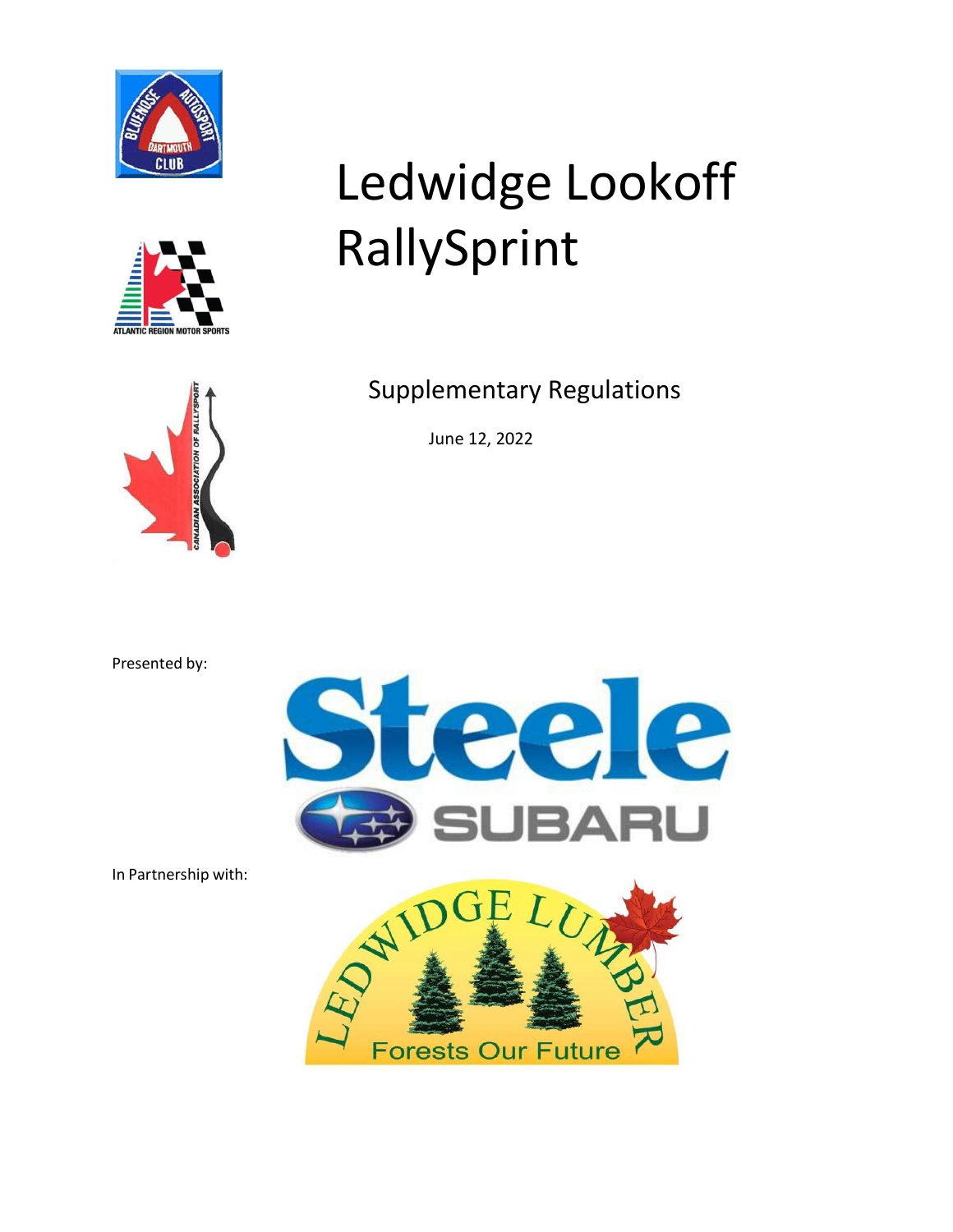# **Event Title:** Ledwidge Lookoff RallySprint 2022

## **Jurisdiction:**

The Ledwidge Lookoff RallySprint 2022 will be held under the General Competition Rules and National Rally Regulations of Canadian Association of Rallysport (CARS), the current Bluenose Autosport Club (BAC) Rally Regulations, and these Supplementary Rules and Regulations. These documents are available from the following and will be available for scrutiny at the start.

**CARS:** Box 300, Turner Valley, AB, T0L 2A0 855-640-6444 **ARMS:** Regional Rally Director, Clarke Paynter Clarke.paynter@ns.sympatico.ca **CARS Rules:** <https://carsrally.ca/cars-info/rules/>

# **Officials of the Event:**

| <b>Organizing Club</b>      | <b>Bluenose Autosport Club</b> |                |                                    |
|-----------------------------|--------------------------------|----------------|------------------------------------|
|                             | <b>P.O. Box 2724 DEPS</b>      |                |                                    |
|                             | Dartmouth, NS B2W 4R4          |                |                                    |
| <b>Event Coordinator</b>    | <b>Mel Smith</b>               | 902-478-7988   | Mel.smith@ns.sympatico.ca          |
| <b>Assistant</b>            | <b>Barb Coleman</b>            | 902-476-9496   | Blcoleman42@yahoo.ca               |
| Coordinator                 |                                |                |                                    |
| <b>Clerk of Course</b>      | <b>Clarke Paynter</b>          | 902-222-3800   | clerkofcourse@bluenoseautosport.ca |
| <b>Chief Control</b>        | <b>Chris Pye</b>               | 902-553-0793   | chiefmarshall@bluenoseautosport.ca |
| <b>Marshall</b>             |                                |                |                                    |
| <b>Steward</b>              | <b>TBA by CARS</b>             |                |                                    |
| <b>Route Master</b>         | <b>Mel Smith</b>               | 902-478-7988   | Mel.smith@ns.sympatico.ca          |
| <b>Scoring</b>              | Barb Coleman /                 | 902-476-9496   | Blcoleman42@yahoo.ca               |
|                             | RallyScoring.com               |                |                                    |
| Registrar                   | <b>Cathy Partridge</b>         | 902-790-2842   | registrar@bluenoseautosport.ca     |
| <b>Scrutineer</b>           | <b>Kevin Partridge</b>         | 902-489-8917   | scrutineer@bluenoseautosport.ca    |
| <b>Emergency</b>            | <b>MRTS Kevin Joudrey</b>      | 902-751-1552   | kjodrey@shawbrick.ca               |
| Response                    |                                |                |                                    |
| <b>Chief Radio Marshall</b> | Jason Ingraham                 |                | VE1PYE@bellaliant.net              |
| <b>Course Vehicles</b>      | <b>Tom Wood</b>                | 902-994-1179   | Tom.a.wood@hotmail.com             |
| <b>Chief of Security</b>    | Mel Smith / Chris              | 902-478-7988 / | Mel.smith@ns.sympatico.ca,         |
|                             | <b>Pye</b>                     | 902-553-0793   |                                    |
| <b>Media Coordinator</b>    | <b>Owan Mahar</b>              |                |                                    |

#### **Status of the Event:**

Ledwidge Lookoff RallySprint 2022 is the  $1<sup>st</sup>$ event for the Bluenose Autosport Club Rally Championship.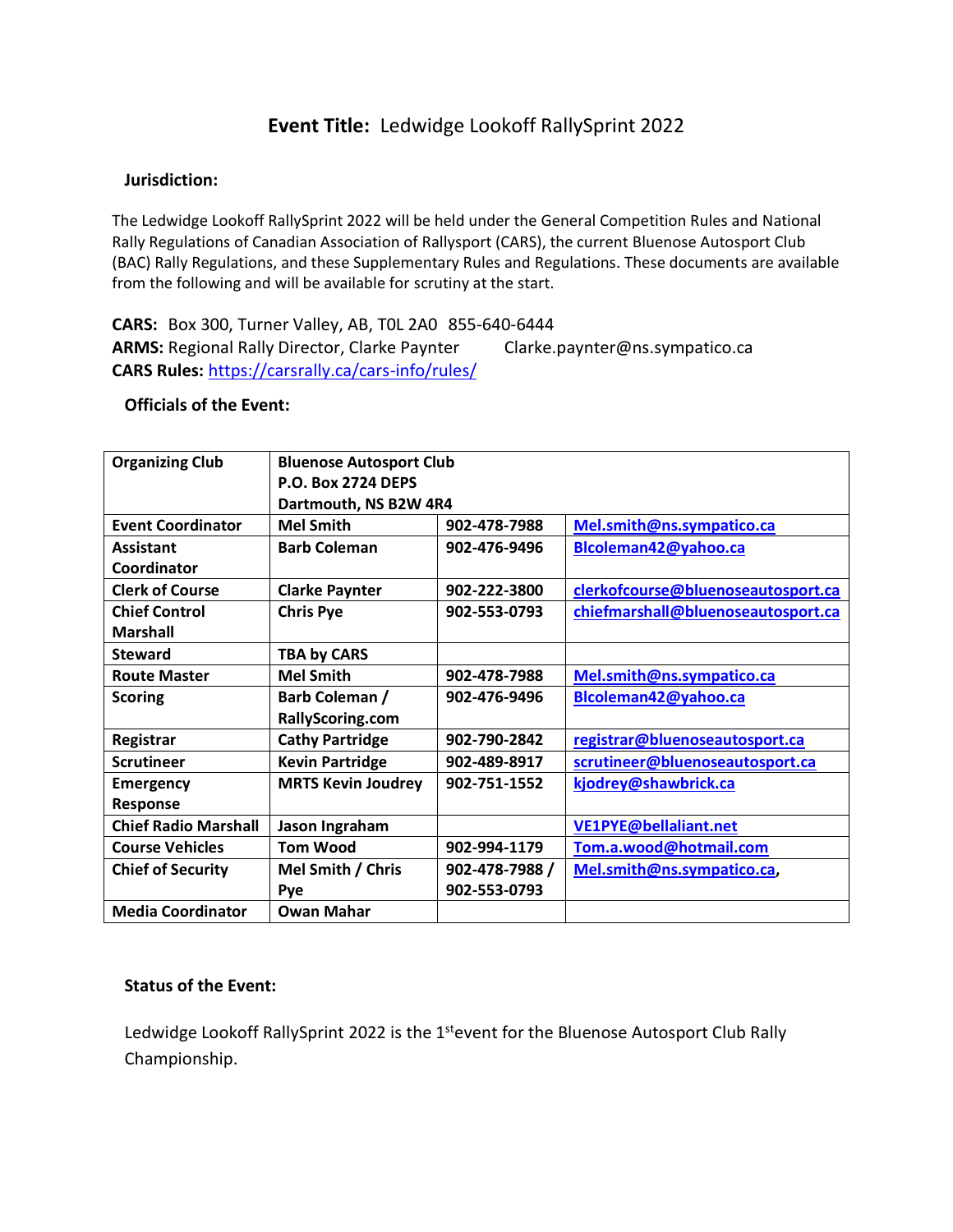#### **Venue:**

Royal Canadian Legion, Branch 166. 8706 NS‐354, Kennetcook, NS B0N 1P0.

This site will act as Rally HQ, Registration for Co‐Drivers, Drivers, Service Crew, Scrutineering, Start of Rally, Parc Fermé, and Awards.

As a show of respect, it is asked that you remove any headwear upon entering the building.

| <b>Schedule of Events:</b>    |                       |
|-------------------------------|-----------------------|
| June 12 <sup>th</sup> , 2022  |                       |
| <b>Service Opens</b>          | 7:30am                |
| Registration                  | $7:30$ am - 9:30am    |
| Scrutineering/Tech Inspection | $7:30$ am $-10:00$ am |
| Recce                         | $8:00$ am $-11:15$ am |
| <b>Drivers Meeting</b>        | 11:15am               |
| Car 0 Starts                  | 12:00pm               |
| Car 0 Finish                  | $5:00p$ m             |
| Results/Awards                | 6:00pm                |

\*\* The Drivers meeting is mandatory. The driver AND co-driver of every team competing in the event must be present. Teams not represented at the meeting are subject to a fine of \$50.00. Roll call will be taken!

#### **Description of stages:**

Ledwidge Lookoff RallySprint consists of 4 road sections on the Ledwidge Lumber property in Tennycape, NS on Sunday June 12<sup>th</sup>. Access is via Old Road, off of NS-215. The four road sections will be run 3 times each, for a total of 12 stages. The stages will be run on closed gravel and dirt forestry roads of Ledwidge Lumber in Tennycape NS. The stages are mostly single lane in widthwith varied surfaces, ranging from smooth gravel to packed soil. The entire event will be approximately 110km of stage.

The entire route lies within: Latitude: 45º 13' 05" to 45º 15' 16" N Longitude: 63º 52' 22" to 63º 49" 17"W Altitude: Min: 20m Max: 67m

Transits will cover roughly 26 km on public roads and 60 km on uncontrolled public road, as well as private dirt roads.

# **Entry Closing Date and Seeded Draw:**

Entries will be accepted until the close of Registration (09h30, Sunday, June 12<sup>th</sup>, 2022). The maximum number of entries to be accepted will be 16. Entries in excess of this number will be held in order of receipt. The Seeded Draw to determine starting positions will be held at Summertime Treats, Kennetcook, NS at 18h00 June 4<sup>th</sup> 2022. Draw will take place from all paid and complete entries received prior to 23h59 on June 3<sup>rd</sup>, 2022. Start order will be determined in accordance to CARS GCR&R 21.2.2&3.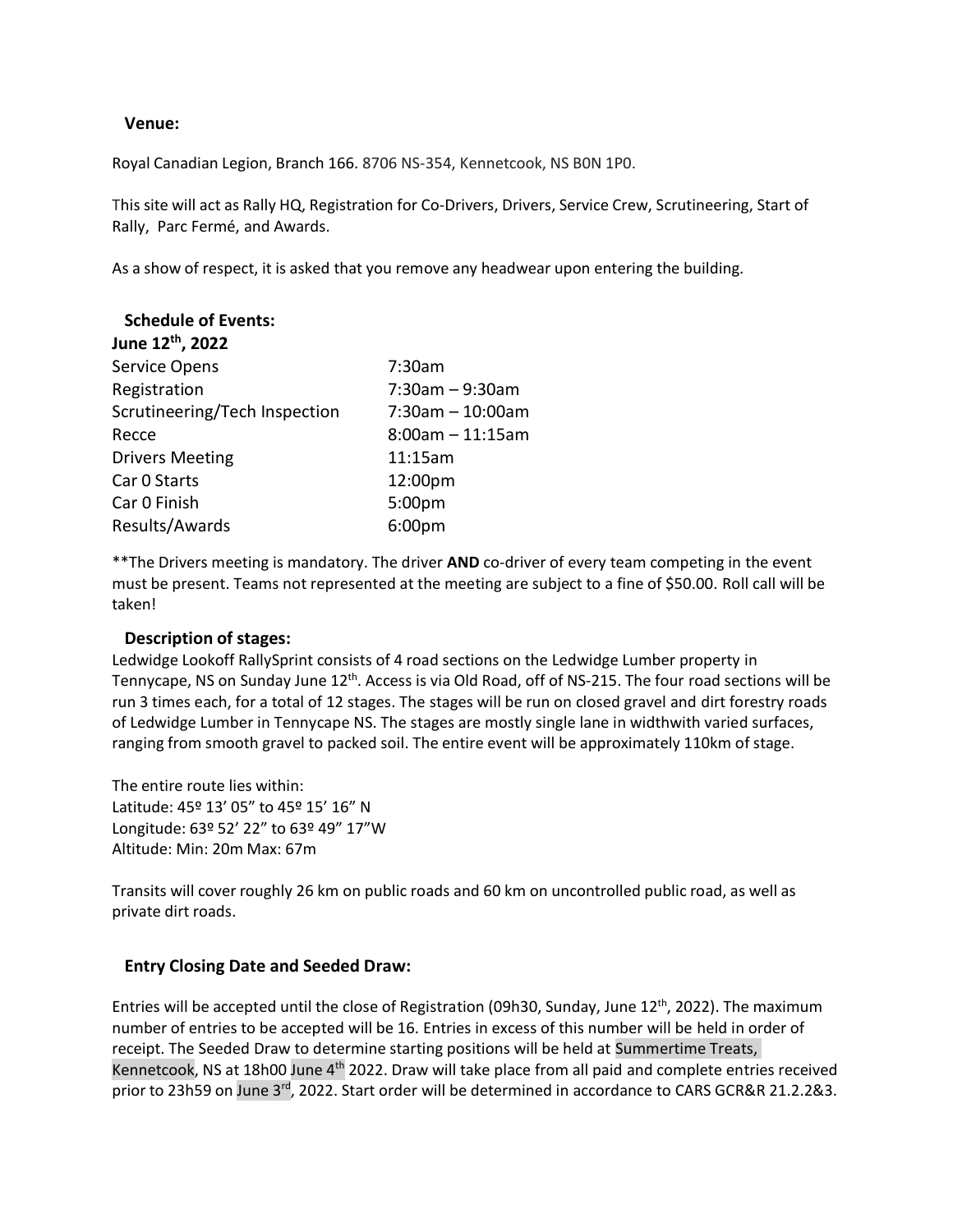The results of the seeded draw will be made available by 21h00 June 6<sup>th</sup> 2022 on BluenoseAutosport.ca. There will be a reseed at the mid event service.

## **Entry Fees:**

Entry received prior to 23h59 June 3<sup>rd</sup> 2022 - \$275 CDN

Entry received June 4<sup>th</sup> 2022 00h00 and later - \$300 CDN

Registrations can be done by completing the competitor registration form found at the BAC website, [www.bluenoseautosport.ca,](http://www.bluenoseautosport.ca/) and emailing themto the registrar, Cathy Partridge, at [registrar@bluenoseautosport.ca.](mailto:registrar@bluenoseautosport.ca)

Online waivers are available to be electronically signed at [https://bluenoseasc.speedwaiver.com/idomw.](https://bluenoseasc.speedwaiver.com/idomw) The resulting waiver confirmation should be saved on the participant's mobile device to be displayed at the event.

# 2022Entry fees include:

- ‐ 1 competitor's official route book
- ‐ Fixed Location service
- ‐ Vehicle identification stickers for the rally car and service vehicles
- ‐ A service route book (includes, maps, locations for fuel etc.)
- ‐ Event Sticker
- ‐ Subsidized supper on June 12th for Driver & Co‐Driver & two service crew members
- ‐ CARS Event Insurance Coverage

# **Refunds and Withdrawals:**

Should you need to withdraw from the event, please inform the registrar by June 9<sup>th</sup> 2022. Refunds will be processed 10 days after the conclusion of the event. Please see CARS General Competition Rules Organization of Events Article 4.10 for more details.

#### **Covid‐19:**

This event is subject to all provincial Covid‐19 regulations, these may change at any time and the event may be modified to suit. There is no restrictions currently. Masks are recommended indoors.

# **Eligibility & Documentation:**

Crews: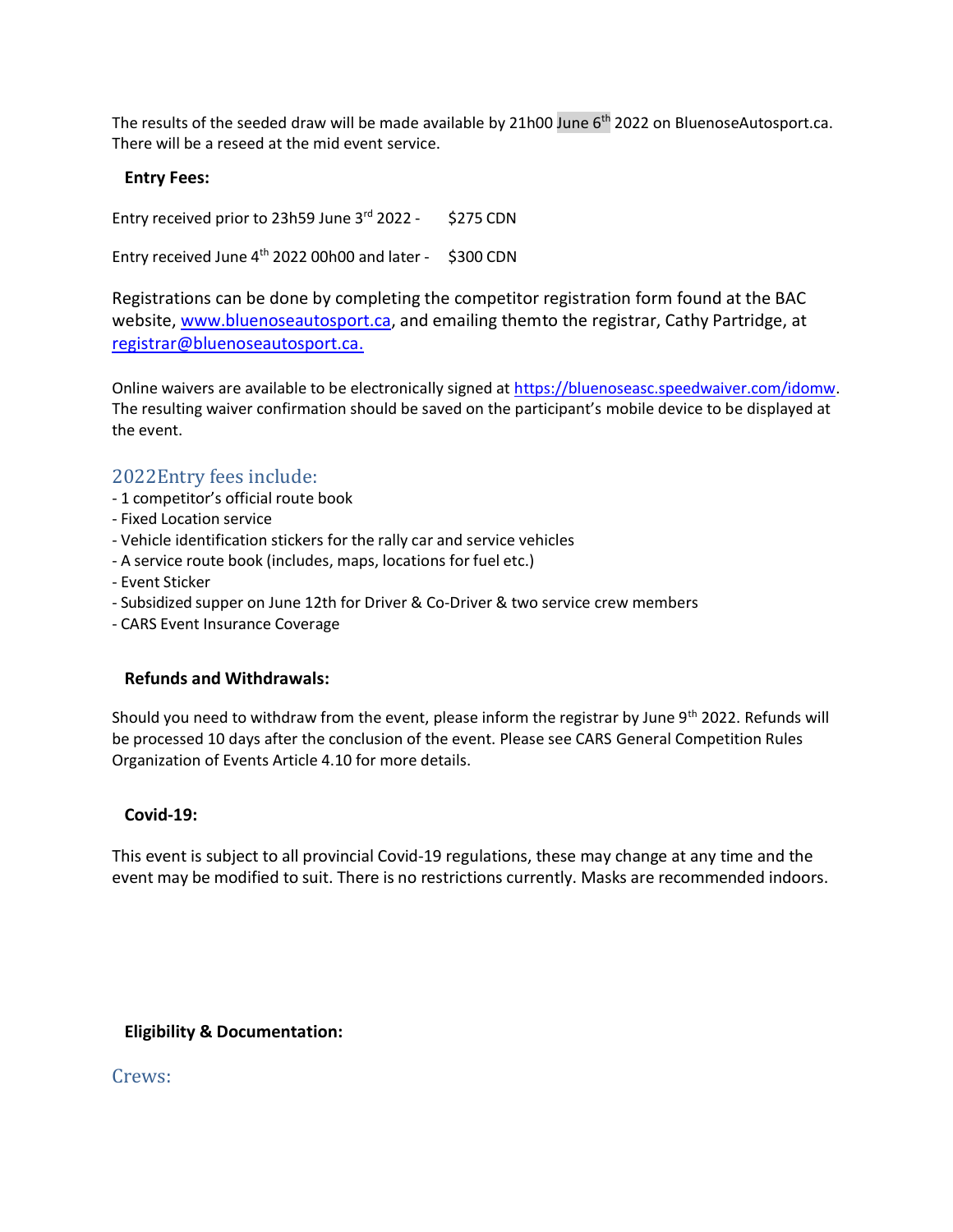Eligibility as per CARS GCR&R, Eligibility of Crew (section 11).

A completed CARS Registration Form/Waiver must be signed by the Driver, Co‐Driver and Entrant by the close of registration. Written permission from a parent or guardian for participation in the rally for persons under the legal age of majority for the province in which the event takes place. In Nova Scotia this permission would be required for anyone 18 years ofage or younger.

The following must also be completed and available by the close of registration: a. Provincial, or equivalent, driver's licence for any crew member listed as a driver. b. Vehicle registration for the competition vehicle and any service vehicle c. Third person liability insurance covering such vehicles. The registrar may choose to verify compliance with any aspect of the self‐declaration.

# Vehicles:

Eligibility is as per CARS GCR&R 12, Vehicles and Equipment.

Vehicles registered in the United States are acceptable, provided the driver is competing on a CARS entry permit and that it meets the requirements of current RA/NASA Rally Regulations. These vehicles shall be classified according to CARS vehicle class regulations. A log book mustbe presented at the time of technical inspection. As per GCR&R 12.3.1.1&2

All competing vehicles must be roadworthy and, the following items in particular must be adequate and functioning properly: a. All brakes b. Horn c. Windshield wipers d. All legally required exterior lights e. Tires, including all spares f. Exhaust system For each crew a signed,self‐declaration will be submitted at registration that the competition vehicle is road worthy and the above items are operating properly.

# **Service and Re‐fueling:**

There will one service location, outside of HQ at the Royal Canadian Legion, Branch 166. The Service area opens at 7h30 June 12<sup>th</sup> and closing at 20h00.

Service crews will be provided an event route book. This will include the rally route and maps, detailed itineraries and locations of supply facilities etc.

Each team must use a plastic tarp the size of the rally car underneath the rally car during service. Should one not be placed, a penalty will be issued at the organizer's discretion. All Service Crews must have at least one fire extinguisher with a minimum UL rating of 40BC or 2‐20BC in their respective service area. The fire extinguisher shall be easily accessible and in an area visible to anyone within the teams' respective service spot.

There will be only one re-fueling area located at the service area. Re-fueling may only take place when the re‐fueling area is open. These times will be indicated in the Official Route Book and the Service books. Refueling at other locations during the rally shall be deemed to be illegal service and may be penalized according to NRR VII.C. NOTE: Refueling of any vehicle is not permitted in the service area.

# **Technical Inspection:**

Competitors must present their logbook at technical inspection. Log books will not be issued/available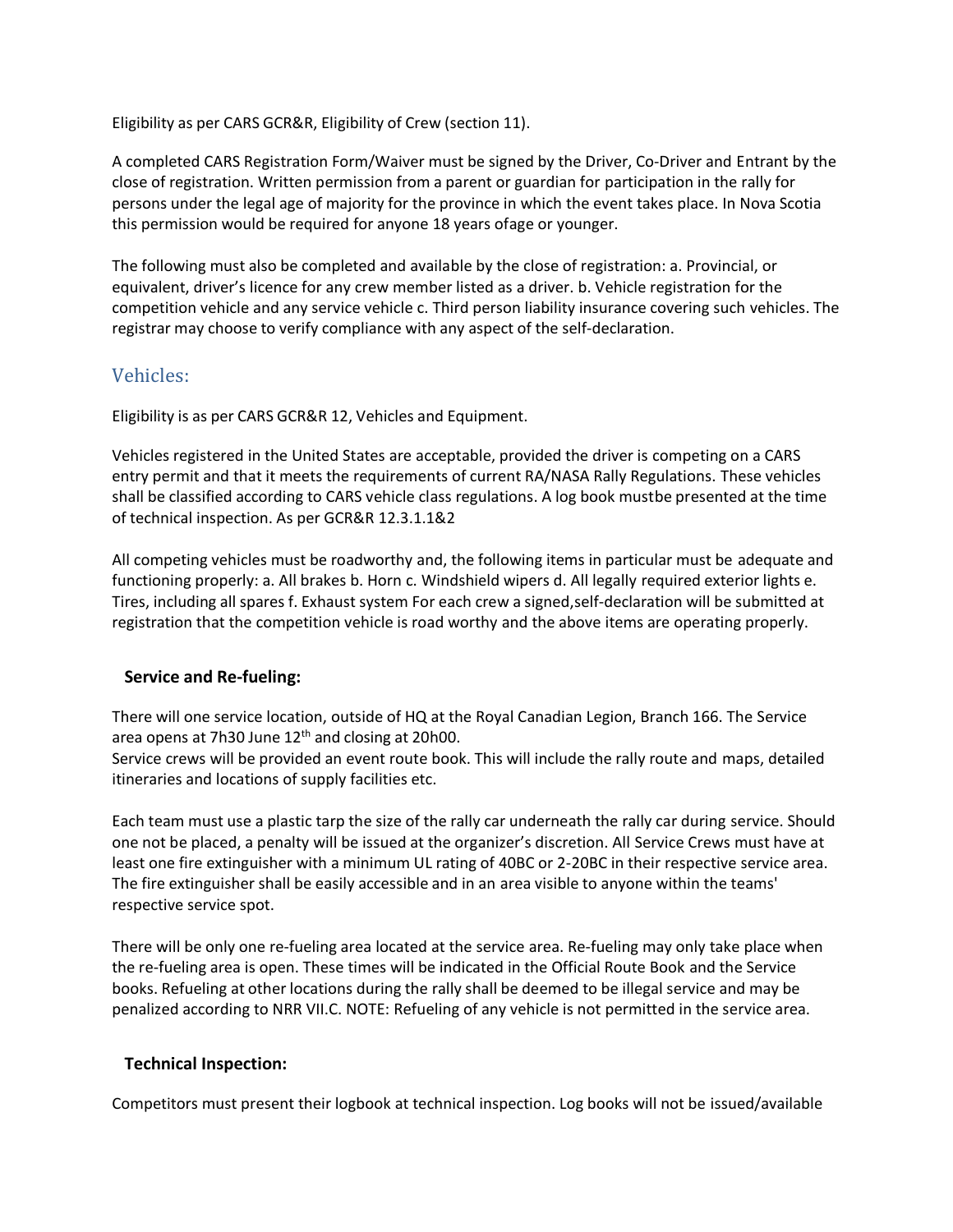at the event. Log books can be obtained from the CARS regional directors(CARS GCR&R 12.8).

The Scrutineer may inspect any competing vehicle at any time during the event to ensure vehicle eligibility and safety. A time allowance may be provided to facilitate this inspection. In the event that an infraction is found, the event Stewards will be notified.

All competitors will be provided with door number panels and windshield banners. Competitors are required to reserve the areas indicated below for display of event and sponsor materials.



Inspection of personal equipment (Helmet, HANS, etc.) will take place Sunday June 12<sup>th</sup>, at the time of registration. Competitors will also be asked to fill a self‐declaration form verifying the adequacy of their gear. Competition vehicles may also be inspected at this time, although not yet required.

#### **Reconnaissance:**

Two pass recce will be available on Sunday June  $12^{\text{th}}$  for all stages. This is following techinspection. Certain areas of the stages are used in both directions. Recce with caution. Rally cars may be used for recce.

While on the stage roads, the following conditions will be penalized:

‐ Reversing

‐ Exceeding maximum recce speed of 60kph or less if otherwise indicated (remember these roads are open to other traffic; there will be two-way rally traffic).

‐ The maximum speed on transit roads shall 60kph or the posted limit. ‐ Driving without due consideration for other road users (you may encounter residents, rally volunteers or forestrytruck drivers)

‐ Taking additional passes

Competitors guilty of any of the above will be assessed the following penalties:

‐ First offence a FINE (amount at discretion of Steward) plus a personal meeting with the event organizer and steward to present the reasons why you should be allowed to continue in the event.

‐ Second offence, a substantial fine plus an additional personal meeting with the event organizer and steward to present reasons why you should be allowed to continue in the event.

If reasons presented are not valid you will be excluded from the event. Entry fees will not be refunded. Any rally competitors found on the stage roads outside the official reconnaissance time (within 60 days